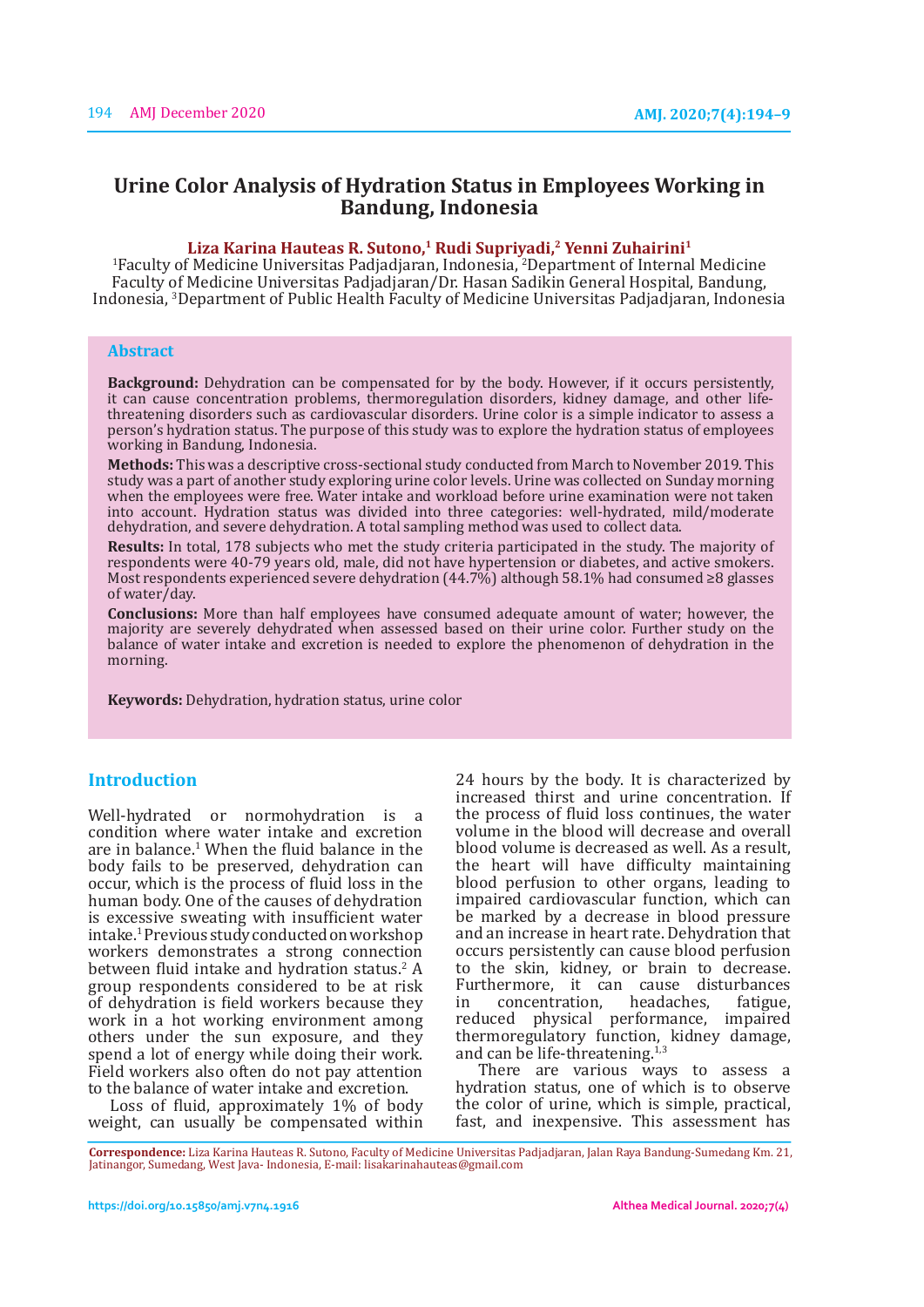been validated, both in adults and children.4,5 One of the factors that can affect the urine color density is the amount of water that dissolves urine color compounds, which are urochrome, uroerythrin, and urobilin. The water amount in the urine in the dehydrated individuals will be lower than the urine color compounds, causing darker urine color.<sup>5,6</sup> This study aimed to determine the hydration status variations by observing the color of urine among field workers in Bandung, for early detection of dehydration status, in order to further exploring the preventive action.

# **Methods**

This research was a descriptive, crosssectional study, conducted from March to November 2019. The hydration status based on urine color analysis was determined among adult employees in Bandung. This study used the secondary data from a previous study. In brief, a questionnaire was distributed during the World Kidney Day 2019 event, held by Dr. Hasan Sadikin General Hospital in collaboration with the Indonesian Nephrology Association (*Perhimpunan Nefrologi Indonesia*, PERNEFRI). Urine was taken on a Sunday morning when the employees were free or not working. Their water intake and workload before the urine examination were not taken into account. The exclusion criteria were incomplete data on age, gender, amount of water intake per day, smoking status, or comorbid disease

statuses such as hypertension and diabetes. After consent, the respondents filled out a questionnaire and collected their urine on a transparent tube for free urine examination. The result was consulted to the doctor present at the event. The urine obtained was then compared with the standard urine color chart, released by the Ministry of Health Republic of Indonesia (2018) by placing a white paper behind the tube, and therefore the urine color was more visible (Figure 1). There were eight colors of urine that was designated into level 1 to 8, indicating the palest urine color to the darkest concentrated urine color, respectively. This level of urine color was pointing out to the hydration level that was categorized into well-hydrated (level 1–3), mild/moderate dehydration (level 4–5), and severe dehydration (level 6–8).

All respondents were given information about this study, and those who were willing to take part in this study were asked to sign an agreement form. This study had been approved by the Research Ethics Committee of Universitas Padjadjaran Bandung (No. 996/ UN6.KEP/EC/2019).

# **Results**

In total, 178 data were obtained for this study, however, 73 data were incomplete and thus only 105 data were taken into further analysis. The characteristics of the employees showed that the majority was male (80.95%) and aged



**Figure 1 Standard Urine Color Chart7**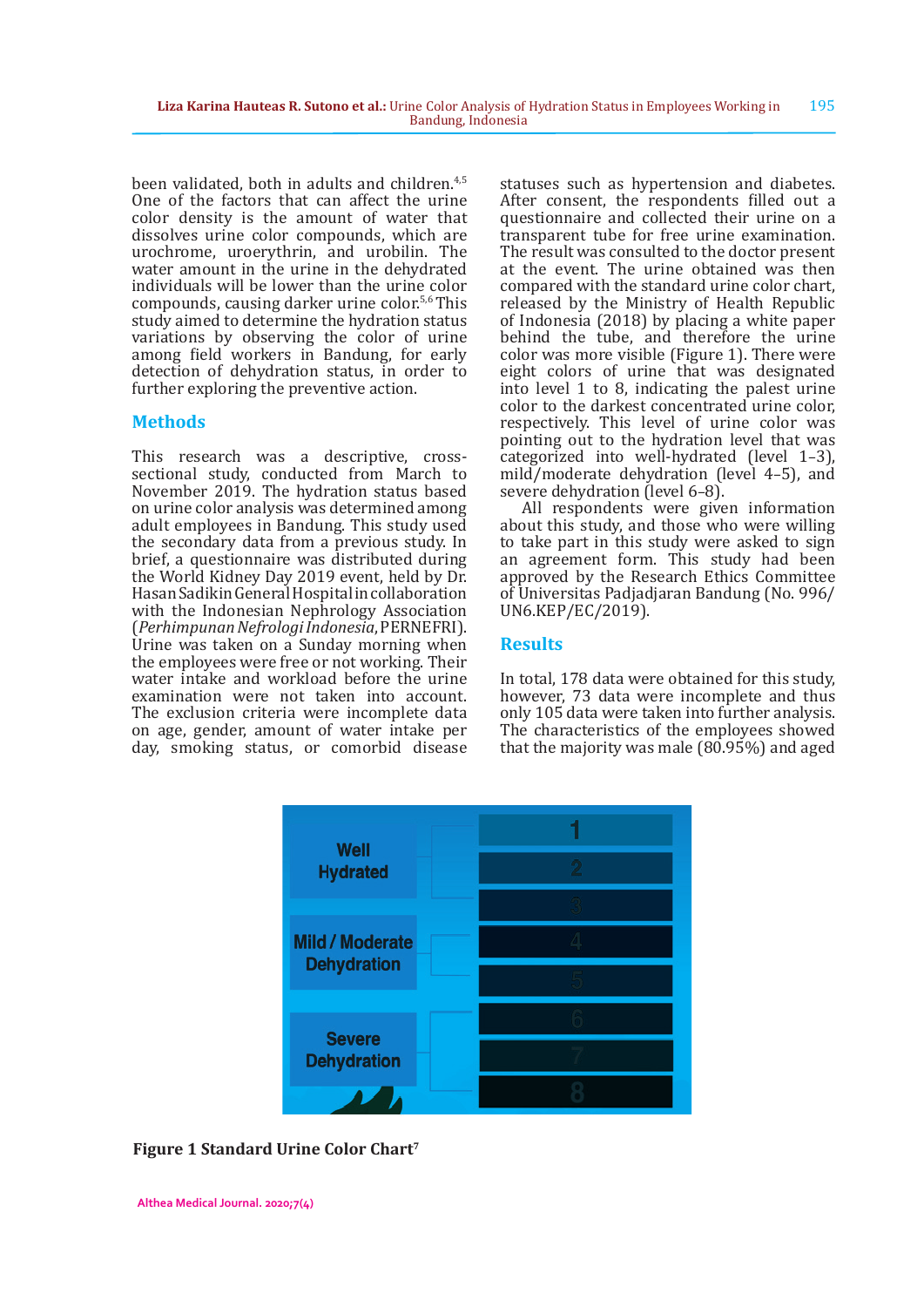| Characteristic (n=105) | Frequency(n) | Percentage (%) |  |
|------------------------|--------------|----------------|--|
| Age (year):            |              |                |  |
| $19 - 39$              | 50           | 47.62%         |  |
| $>40$                  | 55           | 52.38%         |  |
| Gender                 |              |                |  |
| Male                   | 85           | 80.95%         |  |
| Female                 | 20           | 19.05%         |  |
| Hypertension           |              |                |  |
| Yes                    | 11           | 10.48%         |  |
| No                     | 94           | 89.52%         |  |
| <b>Diabetes</b>        |              |                |  |
| Yes                    | 3            | 2.86%          |  |
| No                     | 102          | 97.14%         |  |
| Smokers                |              |                |  |
| Active                 | 53           | 50.48%         |  |
| Passive/Non-Smoker     | 52           | 49.52%         |  |

### **Table 1 Characteristics of Employees**

>40 years old (52.38%). Hypertension was detected in 10.48%, diabetes in 2.86% and half of them were active smokers (50.4%), as shown in Table 1.

The majority of employees were in severe dehydration (44.76%), although the majority of subjects had consumed ≥8 glasses of water per day (58.10%) as shown in Table 2.

The hydration level based on water intake per day was shown in Figure 2, which illustrated the high number of respondents who were in mild/moderate and severe dehydration conditions despite consuming water ≥8 cups per day (Figure 2). However, a T-test performed to reveal the significance of the relationship between hydration level with consumed water had shown no significant relationship between hydration level with the consumed water (p=0.059, data not shown). **Discussions**

The level of hydration has been divided into three categories; well/good hydration, mild/ moderate dehydration, and severe dehydration. The hydration has been based on age, gender, or whether there is a comorbid disease such as hypertension and diabetes, type of smokers, and how much water per day is consumed. The daily water intake is recommended as much as 8 cups or about 2–2.5 liters per day.1,8 However,

| Table 2 Hydration Level and Water Intake among employees in Bandung |  |  |
|---------------------------------------------------------------------|--|--|
|                                                                     |  |  |

|                           | Frequency (n) | Percentage (%) |
|---------------------------|---------------|----------------|
| Level of hydration        |               |                |
| Well-hydrated             | 26            | 24.76          |
| Mild/moderate dehydration | 32            | 30.48          |
| Severe dehydration        | 47            | 44.76          |
| Water Intake (glass/day): |               |                |
| < 8                       | 44            | 41.90          |
| $\geq 8$                  | 61            | 58.10          |

Note: well-hydrated (level 1–3), mild/moderate dehydration (level 4–5) and severe dehydration (level 6–8).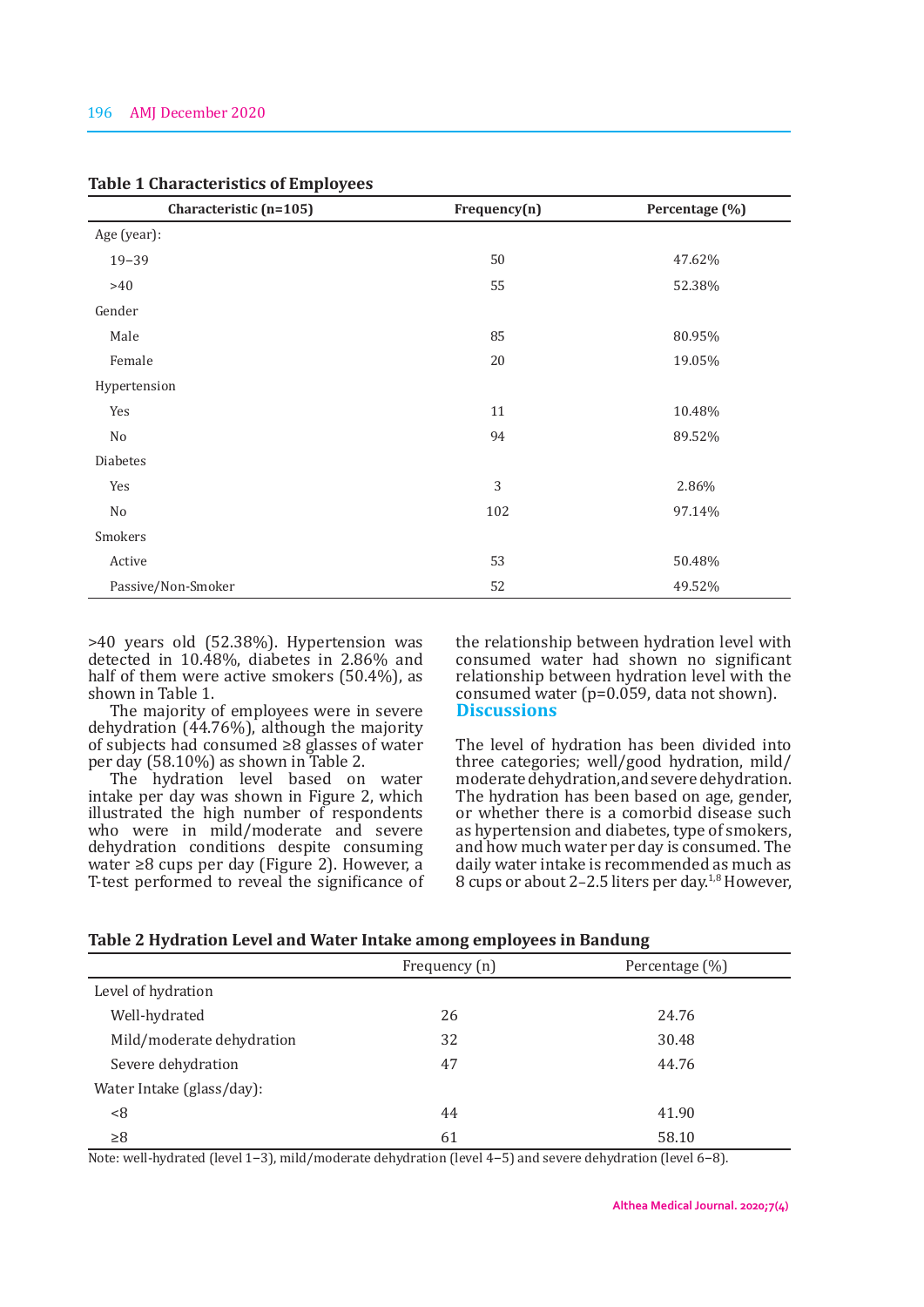

**Figure 2 Hydration Level based on Daily Water Intake**

this study shows that there is no significant relationship between daily consumed water with hydration level (p=0.059), although others reported a strong relationship.<sup>2</sup> This different result might be caused by the study number. Further study is needed to explore this relationship.

Interestingly, the condition of mild/ moderate or severe dehydration is still high in individuals who have consumed 8 glasses of water per day (Figure 2). Dehydration usually occurs due to lack of water intake or when water excretion exceeds water intake, therefore, the urine will be concentrated and produce a darker color.<sup>6,9</sup> Morning urine may have a darker color since there is a is lack of water intake at the previous night. The lack of water in the blood can reduce the blood plasma rate towards the kidneys, it can reduce the rate of renal filtration that will be detected by the kidneys. The kidneys will increase water reabsorption and only a small amount of water is excreted through urine. The body can detect the rise of water in the blood within 10 minutes after rehydration.<sup>9,10</sup>

Our study has shown that the highest percentage of severe dehydration are those among the aged range of 40–79, however, the majority have consumed more than 8 cups of water per day, as recommended by the Ministry of Health Republic of Indonesia. Kidney function will decrease through aging, and there will be changes in the structure and function of the kidneys, leading to a reduced number and size of the nephron. The change

begins at the age of 20 years, which occurs progressively but slowly. The significant change might be detected at the age of 50 years. This study also reported that reduced renal ability to concentrate urine comes along with aging thus it can increase the risk of dehydration, 11 making this one of the factors that causes a large number of concentrated urine findings in the elderly individuals in the study.

The majority of our respondents were male and the largest percentage of severely dehydrated man has consumed more than 8 glasses of water per day. In opposite to this study, other study showed that dehydration is more common in women because women have more fat proportion in the body, thus, the water amount is lower.12 However, when associated with kidney aging, males produce consistently more concentrated urine than females.13 After the age of 40 years, the glomerular filtration rate (GFR) in males will decline by 1% per year, while in women GFR will remain stable until 50 years of age. $14$  This can be caused by the estrogen hormone that may provide a protective effect on the kidneys. Androgen hormones instead may have a negative effect on kidney aging. Estrogen can stimulate the synthesis of nitrite oxide (NO) which has a vasodilator effect on various blood vessels including the renal arteries. The vasodilator effect may improve the perfusion to kidney cells and it maintains kidney cell survival. Estrogen cans also the amount of angiotensin II and angiotensin-converting enzyme (ACE) and therefore reducing its activity, which is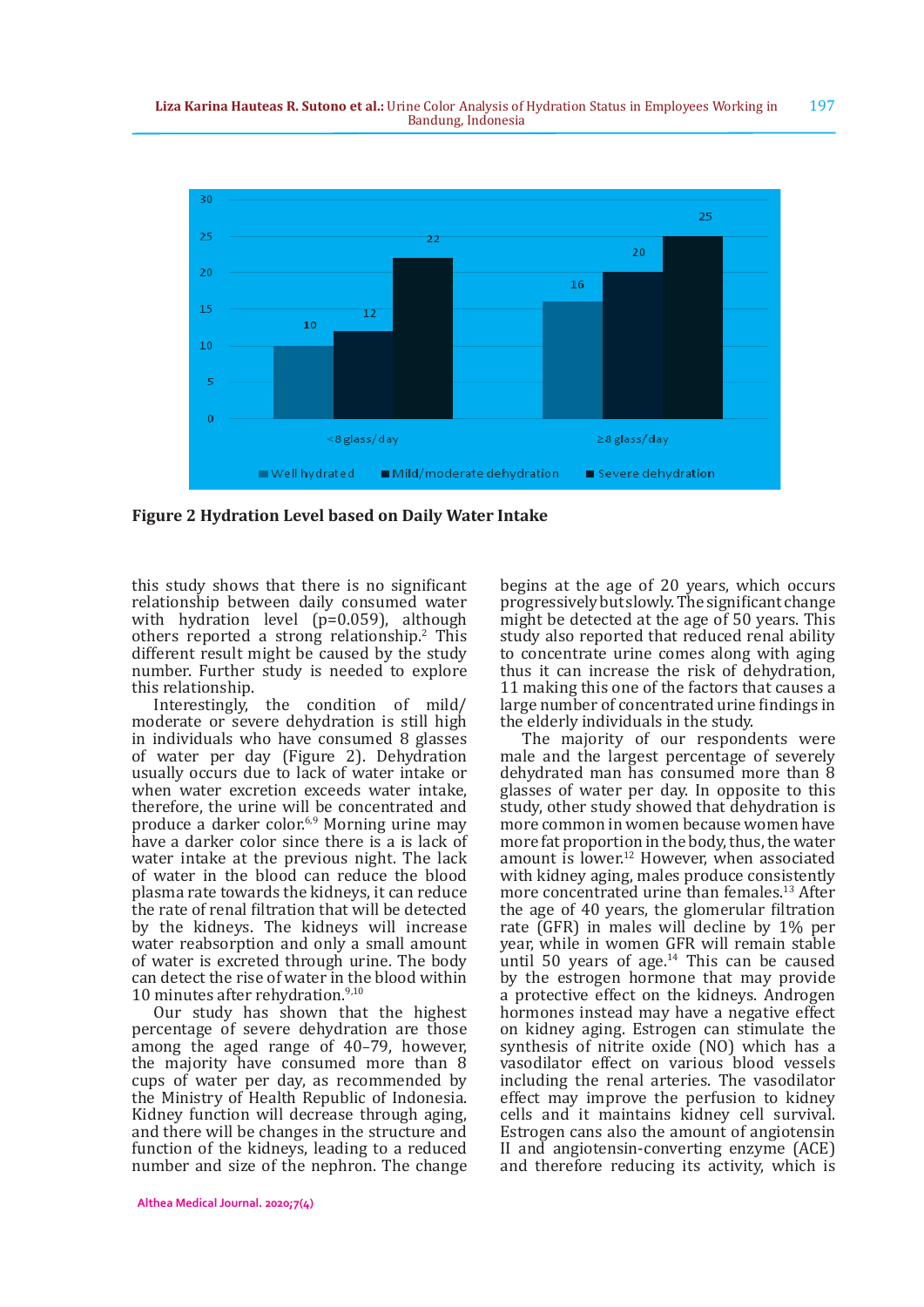vasoconstrictors in blood vessels, including blood vessels in the kidneys. Poor blood flow may accelerate kidney damage as the age progresses. Conversely, the androgen hormone that presents in large amounts in males can stimulate the renin-angiotensin system (RAS), causing dehydration to occur easier in males than in females.<sup>11, 13-15</sup>

Dehydration is one of the causes of acute kidney dysfunction, which is usually reversible and has no long-term effects on the kidneys. However, when dehydration occurs persistently, it can cause permanent kidney damage. Kidney damage can lead to the disruption of the overall kidney function, including kidney function to concentrate urine, which then can indirectly affect the color of the urine.<sup>3</sup> In addition to dehydration, some conditions such as hypertension, diabetes, and smoking status, can also affect kidney health. According to the National Institute of Diabetes and Digestive and Kidney Disease, hypertension is the condition of consistently rising or high blood pressure.<sup>16</sup> Hypertension can thus damage blood vessels in the kidneys. High blood pressure in the blood vessels will cause the blood vessels to constrict so that nutrients to the kidney will be reduced and can cause kidney cells damaged reduced and can cause kidney cells damaged and disrupt kidney function.<sup>17</sup> However, the number of respondents with hypertension status in our study is only about 10.5%. In addition to hypertension, hyperglycemia in uncontrolled diabetic patients can cause glycosylation of the basement membrane protein resulting in thickening of the glomerular basement membrane. There is an accumulation of glycoprotein-like substances in the mesangial basement membrane that may disrupt glomerular capillaries, and all of that complex processes can cause kidney damage.18,19 Kidney damage can also be caused by the nephrotoxic effect of smoking whose mechanism is not completely clear. However, some hypotheses state that smoking can cause endothelial cell dysfunction, produce oxidative stress, proinflammation, leading to glomerulosclerosis and atrophy of the kidney tubule. The adverse effects of smoking can affect the incidence of chronic renal failure in adults.20 Dehydration can adversely affect the health conditions in general, leading to reduced concentration and work performance and thus affecting the effectiveness and work results. In addition to being detrimental at the individual level, it can also have an impact at the community level.

This study's limitations are the data

obtained through questionnaires regarding water intake per day, hypertension status, smoking status, and diabetes status. Question on data on water intake per day has used glass/day as a unit, and there is no specific volume on how many ml of glass referred to the questionnaire. Hypertension and diabetes status are also not accompanied by the length of time they have the disease. Hypertension or diabetes may exist without the individual knows. Smoking status is not accompanied by information on smoking intensity. The category of passive smokers/non-smokers is also not further detailed. The medication used is not documented. The standard urine color chart for reference has been taken from the leaflet, making a speculative assessment due to the color change over time. Future study is needed to obtain more specific information in the questionnaire. It is also recommended to add some other variables that influence the hydration level such as body weight, fat mass in the body, physical activity performed by each subject, kidney disease status, and others.

To conclude, the majority of male respondents in our study are in severe dehydration based on urine color taken in the morning, although most of them have a habit of consuming ≥8 glasses per day. They are aged 40–79 years, do not have hypertension or diabetes, and are active smokers. Therefore, it is important to educate the male workers on kidney health, the importance of adequate water intake, and the impact of dehydration on health. Moreover, forging a standard chart of urine color in the bathroom can trigger the employees to easily identify their hydration status and drink more water in case of severe dehydration.

#### **Acknowledgment**

We were grateful to the employees of *PD Kebersihan*, Bandung, who participated in the study.

### **References**

- 1. International Chair for Advanced Studies on Hydration. Human hydration [Internet]. 2016 [cited 2019 Apr 3]. Available from: http://cieah.ulpgc.es/en/main
- 2. Sari NA, Nindya TS. Hubungan asupan cairan, status gizi dengan status hidrasi pada pekerja di Bengkel Divisi General Engineering PT PAL Indonesia. Media Gizi Indones. 2018;12(1):47–53.
- 3. Roncal-Jimenez C, Lanaspa MA, Jensen T, Sanchez-Lozada LG, Johnson RJ.